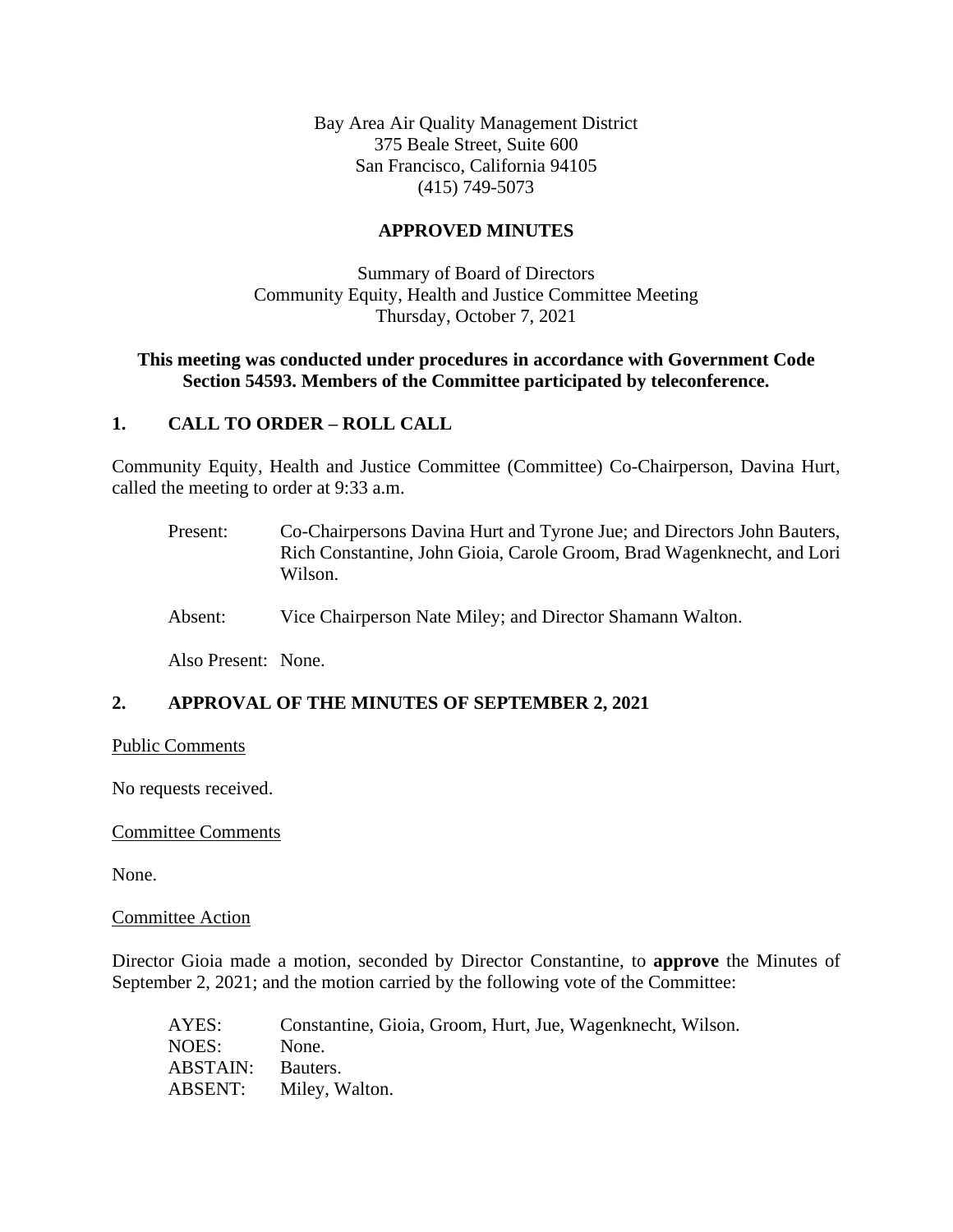# **3. COMMUNITY PERSPECTIVES**

Committee Co-Chair Hurt introduced Mykela Patton, an East Oakland Youth Organizer for Communities for a Better Environment (CBE). Ms. Patton discussed her work with Communities for a Better Environment to support Assembly Bill 617 (Community Health Protection) goals, and also described her family history, academic endeavors, and observations as a female African American environmental justice activist living in Oakland.

### Public Comments

No requests received.

#### Committee Comments

The Committee and staff discussed the importance of providing access to healthy, sustainable, long-term options to those in disadvantaged communities, beyond closing windows on polluted air.

#### Committee Action

None; receive and file.

# **4. TRANSPARENT AND EQUITABLE FUNDING PROJECT**

Greg Nudd, Deputy Air Pollution Control Officer of Policy, gave the staff presentation *Transparent & Equitable Funding Project,* including: requested action; outline; transparent and equitable funding project; community request; funding distribution (expenditures); Air District expenditures, Fiscal Year Ending 2020; advancing transparency and equity in funding; define equity objectives; improve data collection; communicate funding opportunities; implement best practices; next steps; and feedback requested.

Public Comments

No requests received.

#### Committee Comments

The Board and staff discussed whether the demographics of the participants in the Clean Cars for All Program match the grant's intended targeted audience; expenditures paid to locations outside the Bay Area; and the ratio of incentive funding for individuals versus businesses.

#### Committee Action

None; receive and file.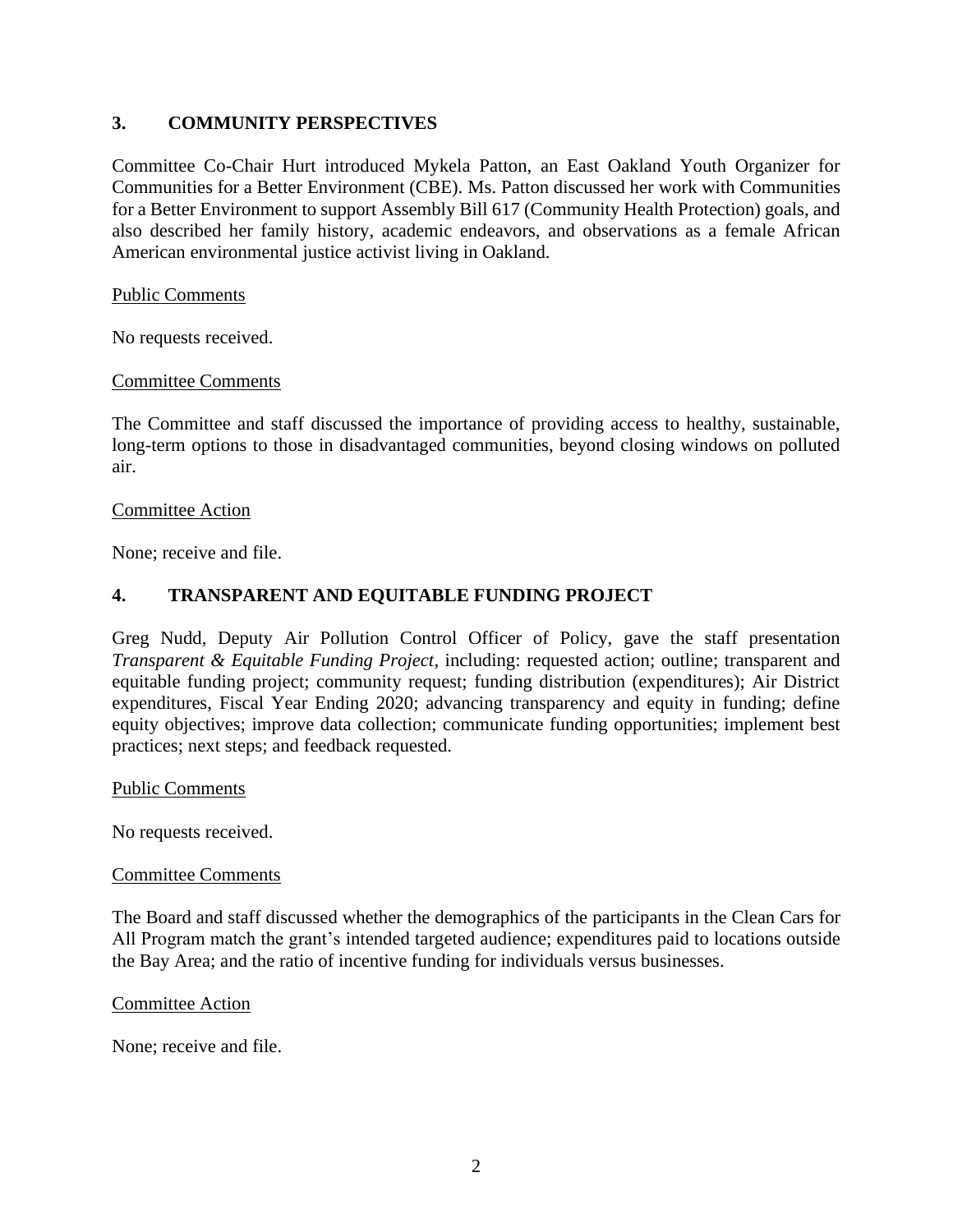# **5. DISCUSSION ON PROCESS OF FILLING VACANT SEATS FOR THE PATH TO CLEAN AIR COMMUNITY STEERING COMMITTEE**

Veronica Eady, Senior Deputy Executive Officer of Policy & Equity, gave the staff presentation *Discussion on Process of Filling Vacant Seats for the Path to Clean Air Community Steering Committee*, including: requested action; outline; background; need for filling vacant seats; composition of Path to Clean Air Community Steering Committee; geographic representation of Steering Committee compared to total population in preliminary Community Emissions Reduction Plan (CERP) boundary; racial/ethnic composition of Steering Committee compared to preliminary CERP boundary; current sectors represented on the Steering Committee; composition of existing applicant pool; geographic representation; racial/ethnic composition; Steering Committee recommendations; and feedback requested.

### Public Comments

No requests received.

### Committee Comments

The Committee and staff discussed concerns about overrepresentation of sectors/designations selected by current Steering Committee members, and the intended use of the sectors/designations by Air District staff; consideration of possible target audiences when opening the recruitment to fill the vacancies, how much to revise the application, and whether to ask prior applicants and current Steering Committee members to complete revised portions of the application; the reason for vacancies occurring on the Steering Committee and how to avoid this in the future; the need to appoint extra reserve members to the Steering Committee; and the status of recruitment outreach.

### Committee Action

None; receive and file.

# **6. PUBLIC COMMENT ON NON-AGENDA MATTERS**

No requests received.

# **7. COMMITTEE MEMBER COMMENTS**

Chair Hurt reported the following:

- The recruitment for the Air District's first Community Advisory Council yielded 40 potential candidates, and those appointed will hopefully be seated in November 2021.
- The Board members will receive training on the link between structural racism and environmental injustice during the October  $20<sup>th</sup>$  Board meeting.